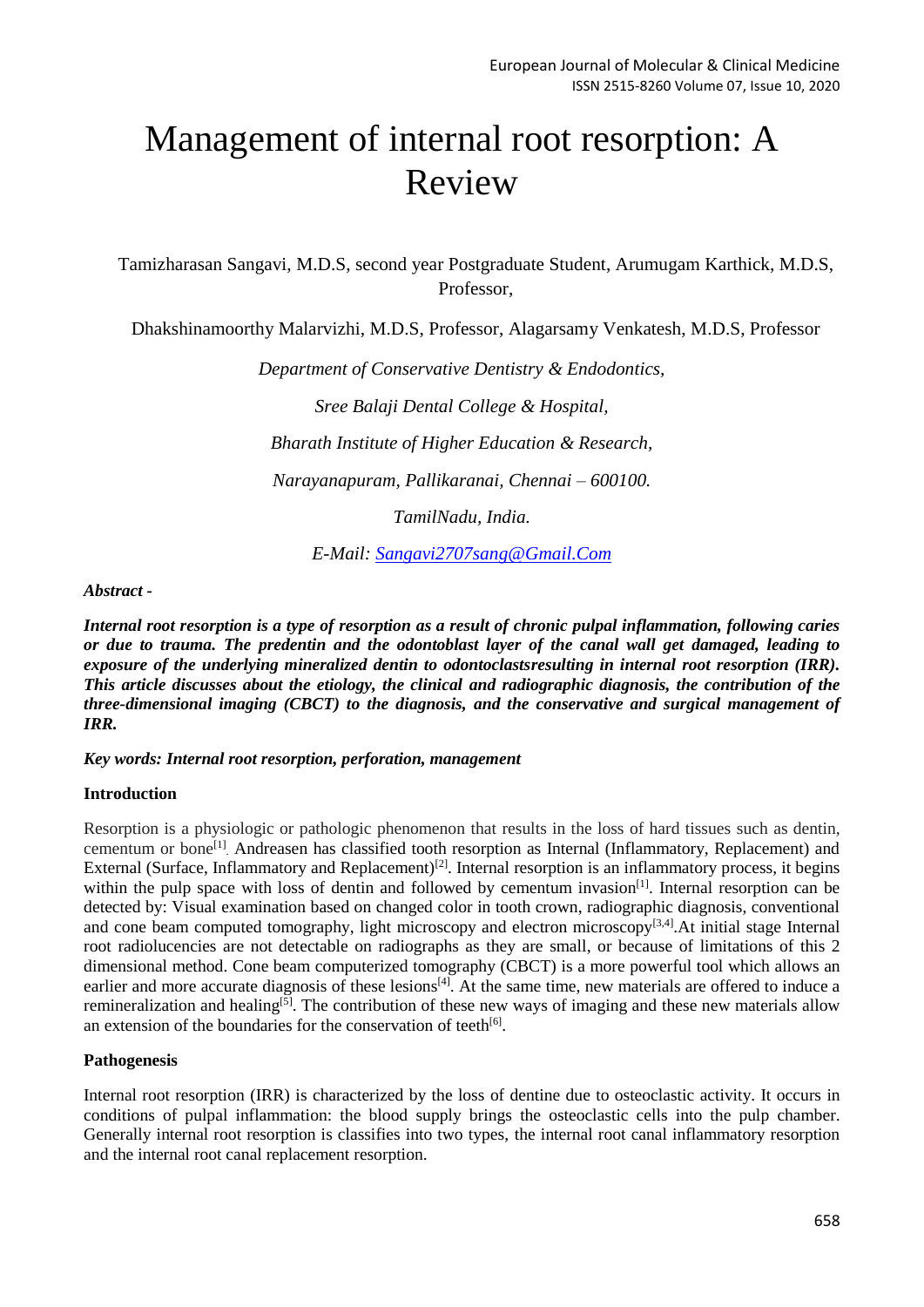- (i) In the inflammatory resorption, the intraradicular dentine is resorbed associated with granulation tissue without adjunctive deposition of hard tissues adjacent to the resorptive sites. Radiographically appears a radioclear zone centered on the root canal.
- (ii) In the replacement resorption, the dentin adjacent to the root canal is resorbed followed by concomitant deposition of bone like tissue in some regions of the defect. Thepulpchamber is partially or fully obliterated with irregular enlargement of the pulp space.

For root resorption two phases is required injury and stimulation. Injury is said to the nonmineralized tissues covering the interior surface of the root canal, the predentin and the odontoblasts layer. Infection is the main stimulation factor in IRR. The origin of the resorbing cells is pulpal, coming from the apical vital part of the pulp[7].

# **Etiology**

Among various etiologic factors, trauma seems to be most common for the loss of predentin<sup>[8]</sup>. Persistent infection of the pulp by bacteria causes the colonization and spread of macrophage-like cells which is the primary prerequisite for initiation of root resorption <sup>[9]</sup>. It can beconcluded thatthe major contributory factors in the initiation of internal resorption, are trauma and pulpal infection/inflammation although the complete etiologic factorsaswellas the pathogenesis have not yet been completely elucidated<sup>[10]</sup>. Shifting of ph value to acid like in irreversible pulpitis results in resorption, so that the dentin and enamel substances are dissolved by chelation <sup>[11]</sup>. During tooth trauma, the interpulpal hemorrhage can develop. Developed blood clots are then organized and substituted by granular tissue which compresses dentin wall of the pulpal chamber or root canal [12]. They differentiate into dentinoclasts which is the cells responsible for resorption of the hard tooth structure, with activation of non-differentiated mesenchymal cells of the pulpal tissue  $^{[13, 14]}$ . The transformation of non-differentiated cells of connective pulpal tissue into giant multinuclear cells in chronic trauma or inflammation condition is responsible for the resorption process [11] .

## **Symptoms**

Most teeth with internal root resorption are asymptomatic at the initial stage. As the resorption progress, the tooth is partially vital and may present symptoms typical of pulpitis. The inflamed connective tissue filling the IRR defect degenerates undergoes necrosis, and triggers an apical periodontitis .The tooth may then become symptomatic and perirradicular abscessesmayoccur.Other symptoms include Root perforation followed by sinus tract development, which confirms the presence of infection in the root canal, mostly by Gram-negative, strict anaerobes species<sup>[15]</sup>.

## **Clinical diagnosis**

Based on location and wideness of internal root resorption clinical signs may vary. When resorption is coronal "pinkspot"is observed. The pink color denotes the highly vascularized connective tissue adjacent to the resorbing cells. The color changes from pink to grey as the pulp degenerates<sup>[16]</sup>. Complete pulp necrosis stops the growth of the resorption as the blood supply and nutrients from the pulp chamber to resorbing cell are cut off and sealed. The response to vitality tests, thermal and electrical, is positiveuntilthelesion resultin aperforation.

## **Radiographic diagnosis**

Usually internal root resorption appears as a 'ballooning-out' of the root canal in radiographs. The resorption lesion is radiolucent and has smooth, well defined margins and is oval or round in shape [17,18]. Early diagnosis of internal root resorption is difficult in conventional Xray. Root resorption may be confirmed using the parallax radiograph technique <sup>[19,20]</sup>. However, intraoral radiographs do not provide an indication of the true dimensions of such lesions <sup>[21]</sup>. The resorption defect may spread in all directions, this may not be reflected on the radiograph <sup>[20]</sup>. CBCT has been successfully used to evaluate the true nature and severity of resorption lesions [20,22] indicating that the clinician could confidently diagnose and manage the defect. One of CBCT's major advantages over computed tomography (CT) scanners is the reduction in radiation exposure [20,23]. CBCT gives information about the following: (i) lesion size, shape and location (ii) presence of root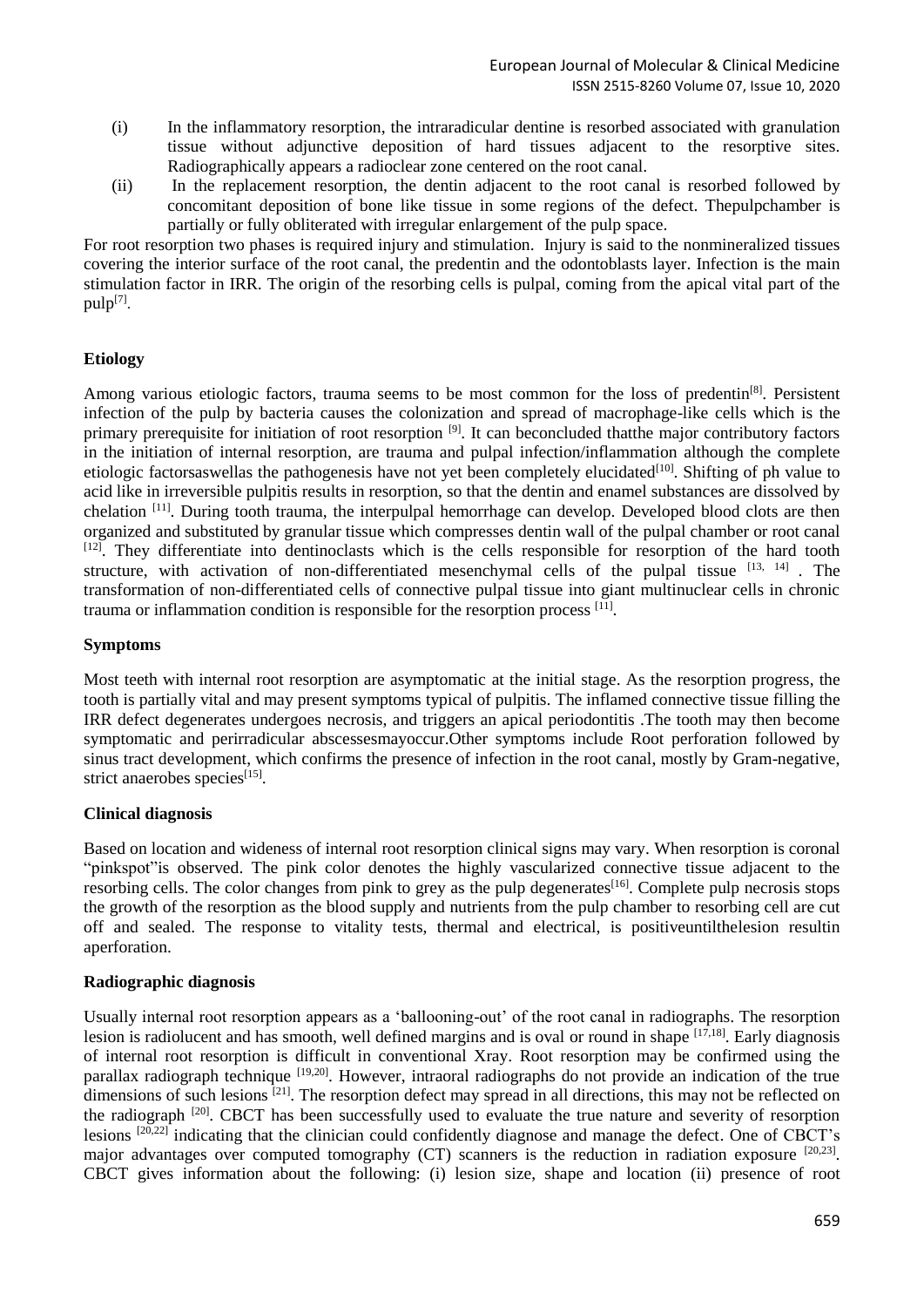perforations, apical bone lesion (iii) root wall thickness, (iv) localization of anatomical structures : maxillary sinus, mental foramen, and inferior alveolar nerve. All these criteria corroborate the differential diagnosis and prognosis of root resorption

## **Conservative Dental Treatments of Resorbed Teeth**

The treatment of choice for internal root resorption is root canal treatment as it seals the blood supply of the clastic cells by removing the granulation tissue. Instrumentation and filling is difficult in these cases. The access cavity must be as conservative as possible to preserve tooth structure and avoid further weakening of the tooth. A brisk bleeding might impair visibility in teeth with active resorbing lesions until the apical pulp tissue has been sealed and removed. The shape of the resorption defect usually makes it inaccessible to direct mechanical instrumentation<sup>[24]</sup>. The use of ultrasonic device activates and facilitates the penetration of the irrigation solution of hypochlorite to all the areas of the root canal system<sup>[19]</sup>. The Endo Activator are also preferred to achieve a complete chemomechanical debridement. However, even with the use of ultrasonic instruments, bacteria might still remain in confined areas<sup>[25]</sup>. Thus, an intracanal, antibacterial medicament improves disinfection of the inaccessible root resorption defects <sup>[26]</sup>. Calcium hydroxide is antibacterial and has been shown to effectively eradicate bacteria that persist after chemomechanical instrumentation [27,28]. Calcium hydroxide has also been shown to have a synergistic effect when used in conjunction with sodium hypochlorite to remove organic debris from the root canal <sup>[29,30]</sup>. Nevertheless, some case reports demonstrated the inability of calcium hydroxide to eliminate bacteria in ramifications because of its low solubility and inactivation by dentin, tissue fluids, and organic matter <sup>[31,32]</sup>. Despite these limitations, the use of multiple calcium hydroxide dressings has been advocated to enhance chemomechanical debridement of the internal root resorption defect. For complete seal of the resorptive area, the obturation material should be flowable. Many studies reported that Obtura II system performed better in obturating resorptive defects than CLC. Thermafil, and hybrid technique<sup>[33,34]</sup> In situations when the root resorption is progressed to perforation, mineral trioxide aggregate (MTA) should be considered the material of choice. MTA is biocompatible <sup>[35]</sup> and has been shown to be effective in repairing furcation perforations and lateral root perforations [36]. Ahybrid technique is where the canal apical to the resorption defect is obturated with gutta-percha, and then the resorption defect and associated perforation are sealed with MTA [37].

#### **Surgical Treatment of Internal Root Resorption**

When the lesion is inaccessible through the canal surgical approach is opted. It provides direct access to the lesion and to perform mechanical cleaning of the resorbed defect. The general guidelines of the endodontic surgery procedure must be respected<sup>[38]</sup>. Following local anesthesia a mucoperiosteal flap is raised. Followed by removal of cortical bone, the soft tissue lesion is curetted and the intraradicular dentin cavity is prepared with the aid of an operative microscope, cleaned, and dried. Filling material like MTA or Biodentine are placed and smoothed on its external surface followed by meticulous cleaning of the wound area. The flap is repositioned and sutured

#### **Conclusion**

The advent of CBCT no doubt has improved the clinician's diagnostic capability for internal root resorption. Further the CBCT's superior diagnosis accuracy resulted in an improved management of internal resorption. With the advent of Modern endodontic techniques such as ultrasonic, optical aids and thermoplastic filling techniques treatment of internally resorbed teeth with perforation could be managed with a fairly good prognosis Early diagnosis and treatment of tooth would inhibit resorption prevent further damage of tooth.

## **CONFLICT OF INTEREST:** Nil

## **SOURCE OF FUNDING**: Nil

## **ETHICAL CLEARANCE**: Not required for review manuscript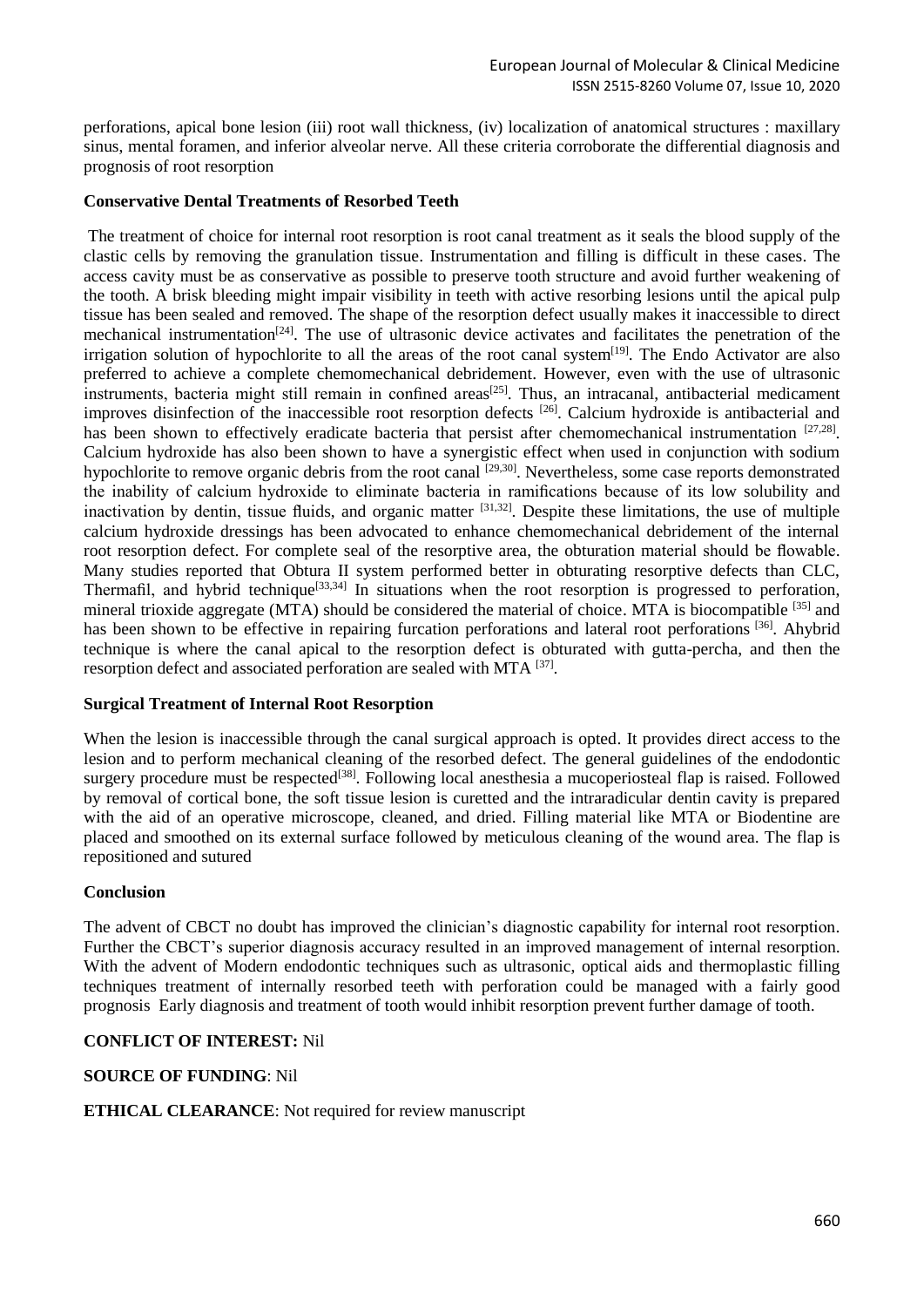## **REFERENCES**

- 1. Nilsson E, Bonte E, Bayet F, Lasfargues JJ. Management of internal root resorption on permanent teeth. Int J Dent. 2013 Nov;2013(5):1-7.
- 2. Ne RF, Witherspoon DE, Gutmann JL. Tooth resorption. Quintessence Int. 1999 Jan;30(1):9-25
- 3. Patel S, Dawood A, Wilson R, Horner K, Mannocci F. The detection and management of root resorption lesions using intraoral radiography and cone beam computed tomography - an in vivo investigation. IntEndod J. 2009 Sep;42(9):831-8.
- 4. Estrela C, Bueno MR, De Alencar AH, Mattar R, ValladaresNeto J, Azevedo BC, De Araújo Estrela CR. Method to evaluate inflammatory root resorption by using cone beam computed tomography. J Endod. 2009 Nov;35(11):1491-7.
- 5. Torabinejad M, Parirokh M, Dummer PMH. Mineral trioxide aggregate and other bioactive endodontic cements: an updated overview - part II: other clinical applications and complications. IntEndod J. 2018 Mar;51(3):284-317.
- 6. Meire M, De Moor R. Mineral trioxide aggregate repair of a perforating internal resorption in a mandibular molar. J Endod. 2008 Feb;34(2):220-3.
- 7. Fuss Z, Tsesis I, Lin S. Root resorption--diagnosis, classification and treatment choices based on stimulation factors. Dent Traumatol. 2003 Aug;19(4):175-82.
- 8. Calişkan MK, Türkün M. Prognosis of permanent teeth with internal resorption: a clinical review. Endod Dent Traumatol. 1997 Apr;13(2):75-81.
- 9. Wedenberg C, Lindskog S. Experimental internal resorption in monkey teeth. Endod Dent Traumatol. 1985 Dec;1(6):221-7.
- 10. Patel S, Ricucci D, Durak C, Tay F. Internal root resorption: a review. J Endod. 2010 Jul;36(7):1107- 21.
- 11. Baskaran K. Management of Internal Root Resorption: a review.IJSR. 2017May;6(5):83-90.
- 12. Brooks JK. An unusual case of idiopathic internal root resorption beginning in an unerupted permanent tooth. J Endod. 1986 Jul;12(7):309-10.
- 13. Škaljac-Staudt G, Katunarić M, Ivić-Kardum M. Internal resorption, therapy and filling. ActastomatologicaCroatica. 2000 Dec 15;34(4):431-3.
- 14. Trope M. Cervical root resorption. J Am Dent Assoc. 1997 Apr;128 Suppl:56S-59S.
- 15. Sassone LM, Fidel R, Faveri M, Fidel S, Figueiredo L, Feres M. Microbiological evaluation of primary endodontic infections in teeth with and without sinus tract. IntEndod J. 2008 Jun;41(6):508- 15.
- 16. Silveira FF, Nunes E, Soares JA, Ferreira CL, Rotstein I. Double 'pink tooth' associated with extensive internal root resorption after orthodontic treatment: a case report. Dent Traumatol. 2009 Jun;25(3):e43-7.
- 17. Lempe B, Markunina M. Using MTA in the treatment of internal and external root resorption of permanent teeth–report on own observation. J Stoma.2013;66(1):103-112.
- 18. Calişkan MK, Türkün M. Prognosis of permanent teeth with internal resorption: a clinical review. Endod Dent Traumatol. 1997 Apr;13(2):75-81.
- 19. Haapasalo M, Endal U. Internal inflammatory root resorption: the unknown resorption of the tooth. Endodontic topics. 2006 Jul;14(1):60-79.
- 20. Patel S, Dawood A. The use of cone beam computed tomography in the management of external cervical resorption lesions. IntEndod J. 2007 Sep;40(9):730-7.
- 21. Kim E, Kim KD, Roh BD, Cho YS, Lee SJ. Computed tomography as a diagnostic aid for extracanal invasive resorption. J Endod. 2003 Jul;29(7):463-5.
- 22. Cohenca N, Simon JH, Roges R, Morag Y, Malfaz JM. Clinical indications for digital imaging in dento-alveolar trauma. Part 1: traumatic injuries. Dent Traumatol. 2007 Apr;23(2):95-104.
- 23. Cotton TP, Geisler TM, Holden DT, Schwartz SA, Schindler WG. Endodontic applications of conebeam volumetric tomography. J Endod. 2007 Sep;33(9):1121-32.
- 24. Patel S, Ricucci D, Durak C, Tay F. Internal root resorption: a review. J Endod. 2010 Jul;36(7):1107- 21.
- 25. Burleson A, Nusstein J, Reader A, Beck M. The in vivo evaluation of hand/rotary/ultrasound instrumentation in necrotic, human mandibular molars. J Endod. 2007 Jul;33(7):782-7.